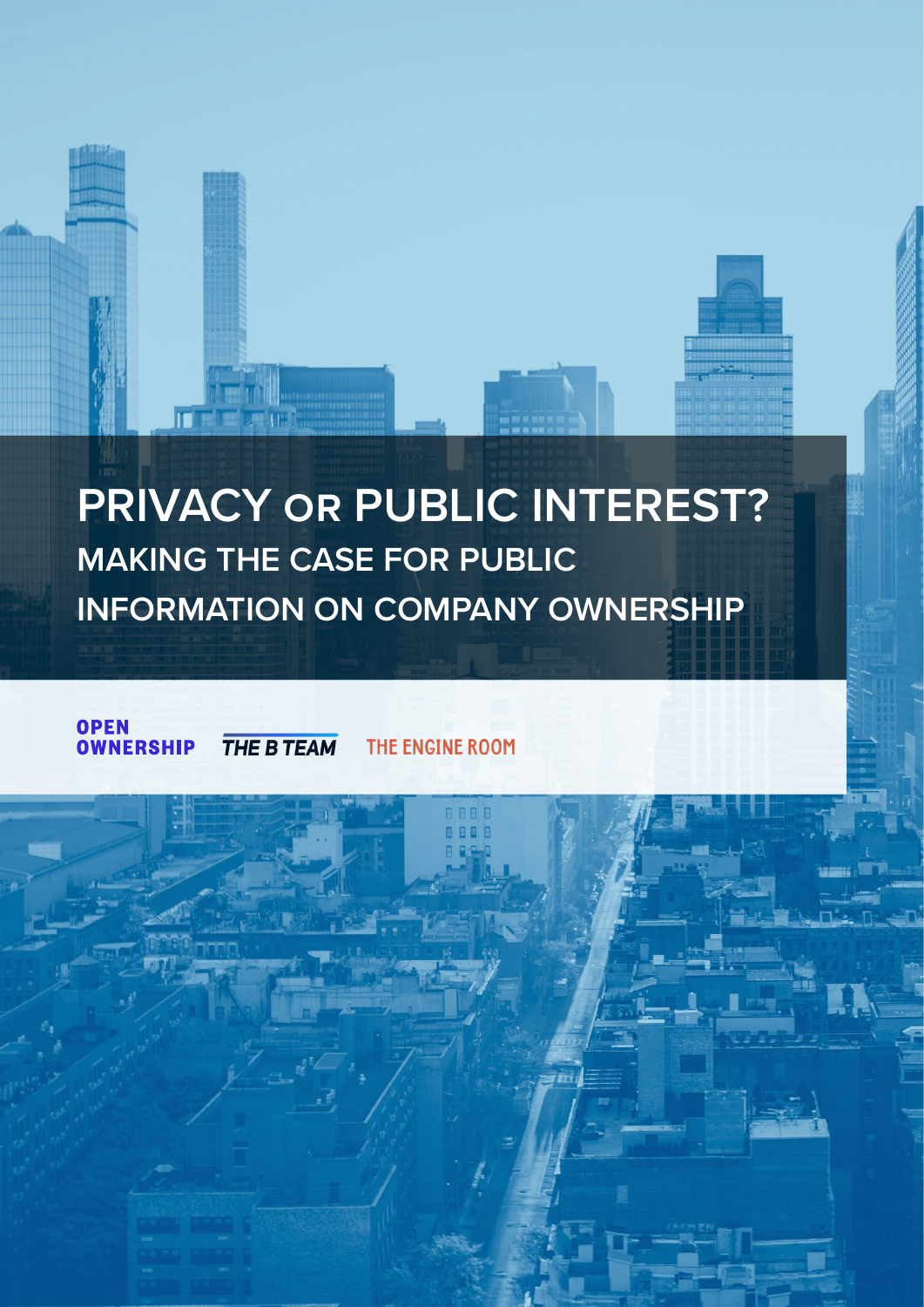**Civil society organizations, businesses and governments across the world are increasingly recognizing the need for greater transparency about the ownership of companies as a useful means to stem illicit financial flows and even up markets. While there is important momentum toward legal frameworks requiring more ownership transparency, the move towards collection and publication of beneficial ownership information—particularly its availability in public registers—has its critics.**

One stumbling block which has emerged is the issue of privacy. Because beneficial ownership data includes data about people, the concern is that the publishing of beneficial ownership information interfere with or threaten individuals' rights to privacy and the protection of their personal data. This raises strict legal considerations. Do beneficial ownership registers contravene or conflict with data protection and privacy laws? But it also raises broader questions about whether making beneficial ownership information public is necessary to meet policy goals.

There is nothing inherent to the task of owning a company that would require information about that ownership to be kept private; indeed, there are many proud business owners across the world. Furthermore, because owning a company comes with considerable benefits including limited liability, it is reasonable for authorities to ask for ownership transparency as a quid pro quo. The type of personal information published

under beneficial ownership disclosure regimes, however, should be a limited set of data that allows the identification of a company's ultimate beneficial owners.

Privacy concerns need to be examined thoroughly to enable responsible policymaking on this issue. In an accompanying research report, we consider the legal implications of public beneficial ownership data to the public, evaluated from both the perspective of the companies holding that information and the authorities requiring it to be disclosed publicly. Applying a legal analysis derived from human rights law, we conclude that public disclosure of beneficial ownership data is compatible with data protection regimes. Further, public company ownership data is necessary to achieve a legitimate aim, and its disclosure can be managed so as to be proportionate to any potential harms.

## **What do we mean by "privacy"?**

To set the stage, it is useful to preview the key concepts of privacy and personal data protection from a legal perspective.

The right to privacy is enshrined in a number of international human rights instruments, including the Universal Declaration of Human Rights,<sup>1</sup> as well as in the constitutions of more than 100 countries worldwide. The right to privacy requires that all individuals should be free from arbitrary or unlawful interference with their privacy, home, correspondence and family and from attacks upon their reputation.

Privacy is closely related to concepts of autonomy and human dignity. It empowers individuals to make decisions free from the influence or interference of public or private actors. Protecting privacy is not necessarily about secrecy or anonymity, but rather about giving individuals control over their lives and decisions.

<sup>&</sup>lt;sup>1</sup> See, for example, the Universal Declaration on Human Rights, Art. 12; the International Covenant on Civil and Political Rights, Art. 17; the European Convention for the Protection of Human Rights and Fundamental Freedoms, Art. 8; and the American Convention on Human Rights, Art. 11.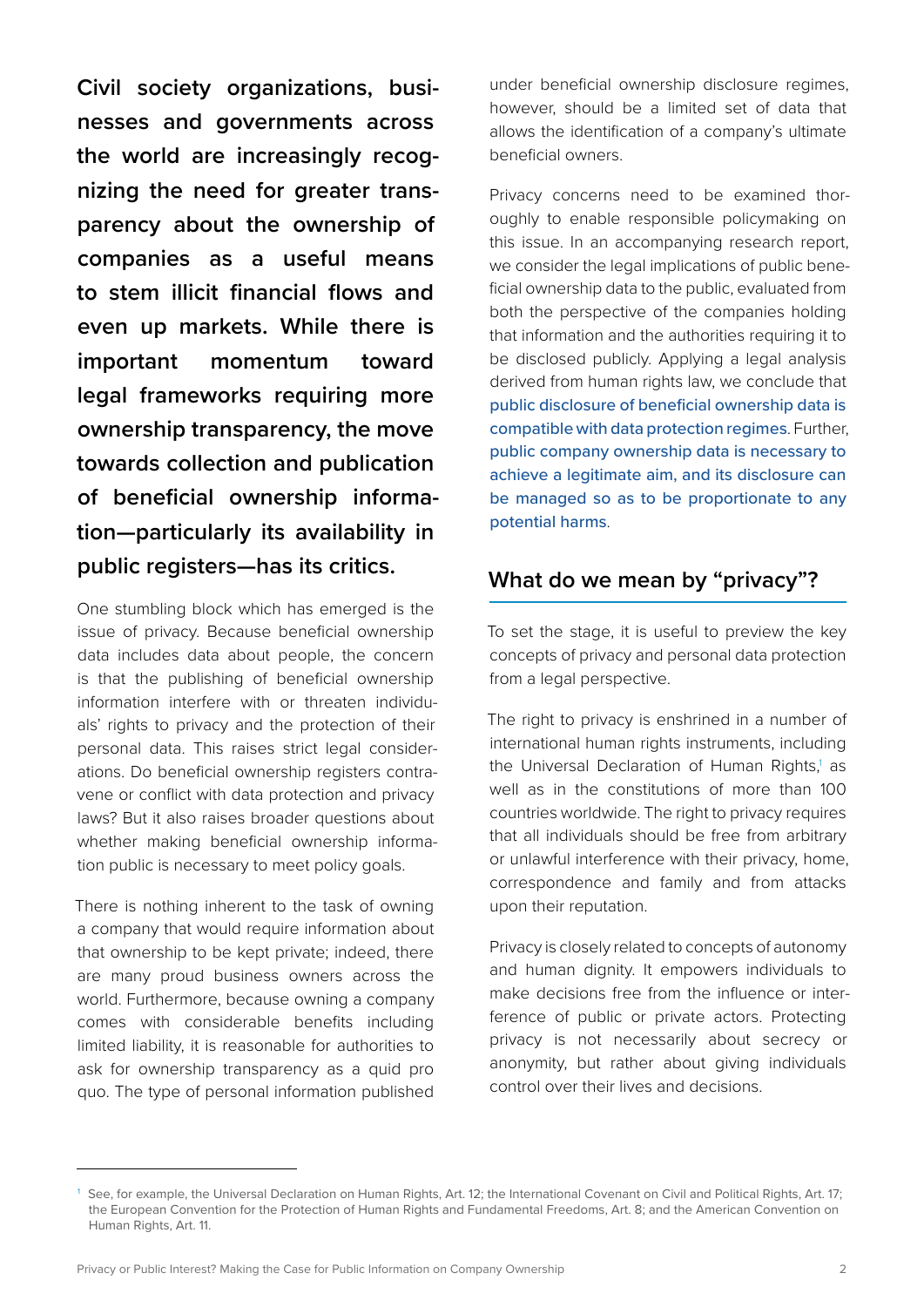#### The right to privacy protects:

- the confidentiality of letters, phone calls, emails, text messages and internet browsing
- the sanctity of the home
- the ability of individuals to make decisions about their lives, including about their sexual and reproductive choices
- individuals' control of their personal data

Privacy is not an absolute right: it can be limited or restricted under certain circumstances. The basic idea in human rights law is that a law or policy that interferes with a fundamental human right must be justified. To be justified, it must be in accordance with the law, necessary to achieve a legitimate aim, and proportionate to that aim.

To balance all of these considerations, a field of regulation has emerged, known as data protection law.

## **What are the principles of data protection law?**

In the digital age, where considerable personal information is gathered, processed and held externally by new technology, there is a growing consensus about the need for enhanced data protection of individuals. Data protection laws give effect to the government's obligation to respect the privacy rights of individuals, ensuring that there are proper restrictions on how personal data is used and secured. Data protection laws exist in a large majority of countries around the world and are becoming progressively more comprehensive every year.<sup>2</sup>

### Generally speaking, these laws seek to balance two things:

- 1. the interests of individuals in controlling access to, and use of, their personal data (identity details, information on financial and online behavior, etc.); and
- 2. legitimate interests in the use of that data to fulfil various functions, such as customer

service, research, marketing or regulatory compliance—especially where the individual in question provides consent or legal obligations require data recording.

Data protection legislation will typically apply to all public and private entities that process data.3 Processing data can include any act of collecting, using, analyzing, storing and—importantly—publishing an individual's personal data. It is government's work to protect the privacy rights of individuals, but both governments and businesses that collect, hold and pass on data on beneficial ownership need to follow data protection laws.

## **Putting beneficial ownership transparency to the test**

Because legal considerations derive ultimately from individuals' human rights to privacy, we subject beneficial ownership transparency to the most stringent possible test—one that considers not just compliance with data protection laws, but also the role of governments in protecting individuals' fundamental right to privacy.

Data protection laws invariably only allow the processing of data where the party processing that data has a proper legal basis for doing so. Three legal bases, present in all the major data protection regimes, are potentially relevant to the collection and disclosure of beneficial ownership information, namely: the consent of the person concerned, necessity for the performance of a contract and lawful authority.

Various models worldwide demonstrate that the disclosure of beneficial ownership can readily be accommodated alongside data protection and other relevant obligations:

– When a country has both data protection laws and legislation requiring the public disclosure of beneficial ownership information, the data can be published by the company,

<sup>&</sup>lt;sup>2</sup> See, for example, the data protection law recently adopted by Brazil, which echoes the European Union's General Data Protection Regulation, the most rigorous privacy law ever enacted.

<sup>&</sup>lt;sup>3</sup> See the definition of 'processing' in GDPR, Article 4(2).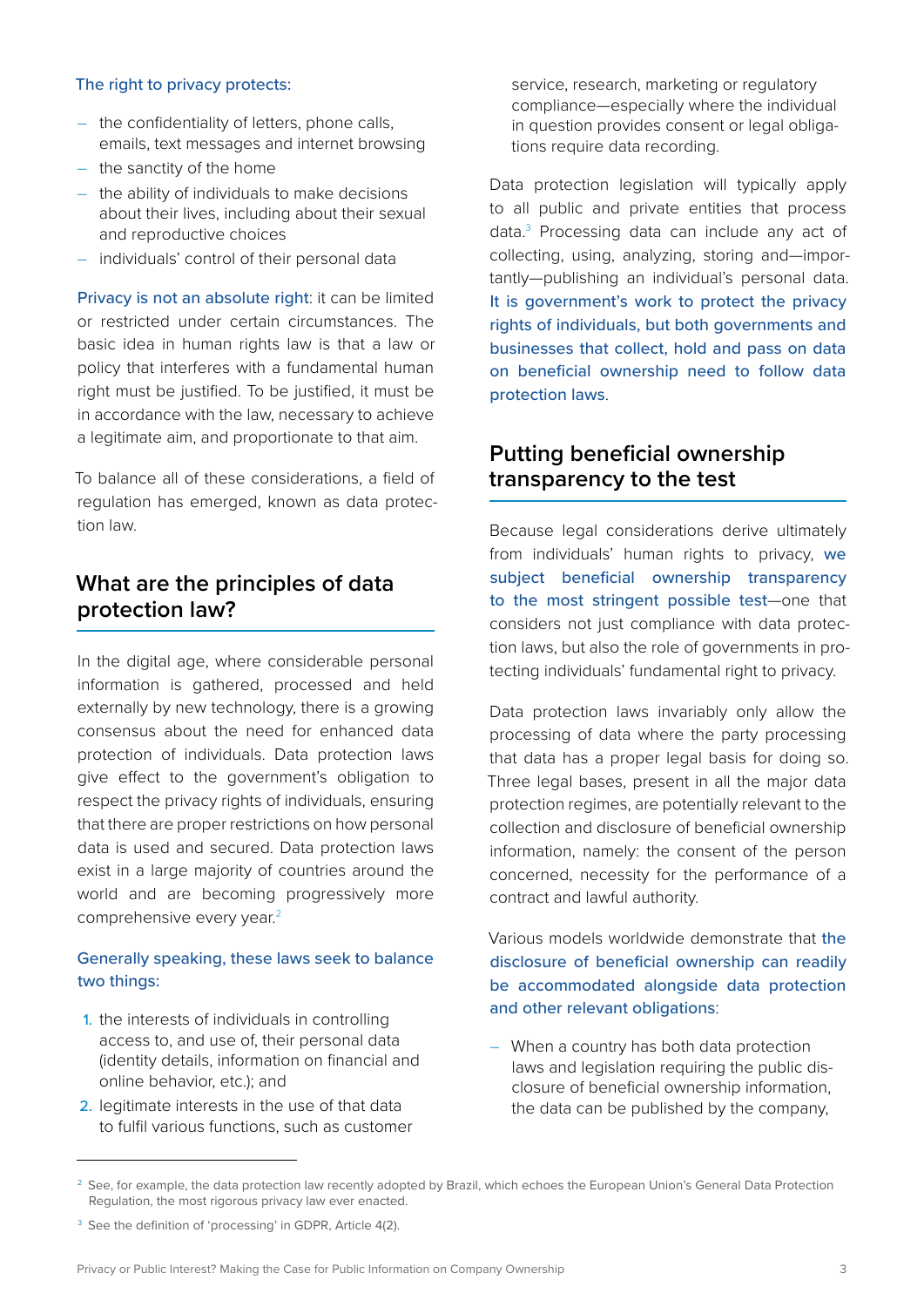government or any other data processor under the "lawful authority" exemption.

- When a country has data protection laws but no legislation requiring the public disclosure of beneficial ownership information, the data can be published with the consent of the beneficial owner.
- When a country has no data protection legislation and no beneficial ownership legislation, companies can disclose data about their beneficial owners if it doesn't violate other relevant legal principles (such as breach of confidence).

Rules of international law provide that companies disclosing information regarding beneficial owners residing overseas are not likely to face legal liabilities under the law of those overseas states and will only be required to comply with their domestic legal standards. The fact of global reach ought not to prevent companies from providing beneficial ownership disclosure either under a domestic legal obligation or, if the circumstances allow, on a voluntary basis.

## **Is public beneficial ownership transparency necessary to achieve a legitimate aim?**

The aims of public registers are clearly legitimate. More must be done to investigate and hold to account those responsible for illicit financial activity, and there are commercial benefits to greater transparency and openness. The key question is whether, in order to achieve these aims, the company ownership register must be made public.

There are convincing arguments as to why an open ownership register is not only justifiable, but uniquely effective. An open register allows for greater oversight and scrutiny from non-governmental stakeholders, including civil society and business, which could improve the overall quality and accuracy of the data. An open register would also help companies and authorities eliminate some barriers and inefficiencies

involved in obtaining timely access to important beneficial ownership data.

Concerns about the accuracy of public registers are valid. False information may be deliberately submitted to registries, and the absence of stringent verification systems makes the publication of errors and misleading information more likely. However, these problems are not unique to a public register. The scale of corporate activity means that any register or repository faces the challenge of verification.

While there may currently be disagreement about the effectiveness of public registers of beneficial ownership to stem illicit flows, reduce risk and enhance competitive markets, the perceived advantages of introducing such registers are reasonable and rational. Public authorities have thus far had limited success in stemming the tide of illicit financial flows, even in those jurisdictions that tout the effectiveness of their (closed) company registers. Additional scrutiny of company ownership information could therefore prove invaluable.

## **Can the potential harms posed by beneficial ownership transparency be mitigated?**

As of writing, there are no documented examples of harms that have arisen from the publication of beneficial ownership data in open registers.

One concern has been that publishing beneficial ownership data increases the risk of identity theft. LexisNexis research suggests that company directors are disproportionately likely to be victims of ID fraud, making up roughly 9 percent of the population but 19 percent of impersonation victims.<sup>4</sup> However, the same research also highlights that this risk is most serious when information about them has already been published online, such as on social media. In the context of public procurement disclosure, research by Open Contracting Partnership found 'little evidence of

Privacy or Public Interest? Making the Case for Public Information on Company Ownership 4

<sup>4</sup> LexisNexis Risk Solutions, 2016. Who are the victims of identity fraud? Available at: [https://risk.lexisnexis.co.uk/insights-resources/](https://risk.lexisnexis.co.uk/insights-resources/White-Paper/who-are-the-victims-of-identity-fraud-wp-uk) [White-Paper/who-are-the-victims-of-identity-fraud-wp-uk](https://risk.lexisnexis.co.uk/insights-resources/White-Paper/who-are-the-victims-of-identity-fraud-wp-uk) [Accessed August 13, 2018].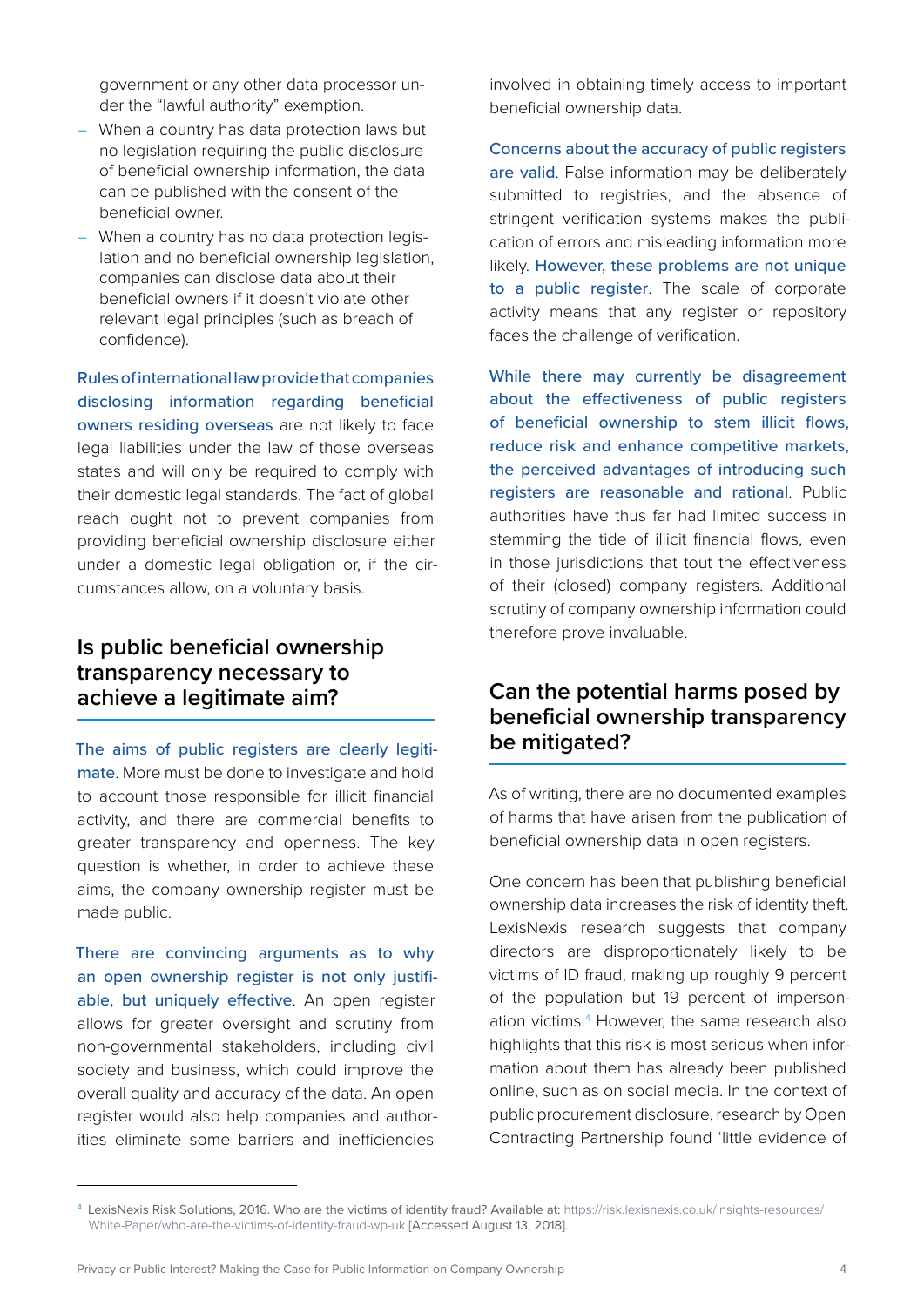

harm' directly resulting from the public disclosure of contracts.5

Even with no instances of harm to date, any risk to individuals must be taken seriously and proactively minimized because the 'consequences are disproportionately far-reaching.'6

Conducting a thorough privacy impact assessment can help to identify potential harms and aid decision-making. What is disclosed to the public at large can be a subset of the data that is collected by authorities, provided that enough information is made publicly available to allow for meaningful oversight. In addition, a carefully designed and narrowly defined exemption process is important to allow individuals with legitimate security or privacy concerns to request that their details are not published on the open register.

Transparency can be achieved without endangering the privacy and safety of individuals, but the risks must be openly discussed, recognised and mitigated.

## **Going for good, going for public**

By applying a legal analysis used in human rights law to beneficial ownership transparency, we find:

- Disclosure of beneficial ownership can readily be accommodated alongside data protection and other relevant obligations.
- While the body of evidence supporting the effectiveness of public registers over non-public data sources is still emerging, the aims of the public disclosure of beneficial ownership data are without doubt legitimate. It is reasonable and rational for policymakers to act on the understanding that a public register will contribute to stopping illicit financial flows and serve other public interest needs.
- While there is no existing evidence of harm caused by public registers, governments should conduct privacy impact assessments and create appropriate exemption regimes designed to protect the vulnerable.

<sup>5</sup> Open Contracting Partnership, 2018. Mythbusting Confidentiality in Public Contracting. Available at: [http://mythbusting.open-con](http://mythbusting.open-contracting.org/)[tracting.org/](http://mythbusting.open-contracting.org/) [Accessed August 9, 2018].

<sup>6</sup> PwC, 2015. Finding a balance between transparency and privacy, Available at: [https://www.pwc.nl/en/publicaties/finding-a-bal](https://www.pwc.nl/en/publicaties/finding-a-balance-between-transparency-and-privacy.html)[ance-between-transparency-and-privacy.html](https://www.pwc.nl/en/publicaties/finding-a-balance-between-transparency-and-privacy.html) [Accessed August 9, 2018].